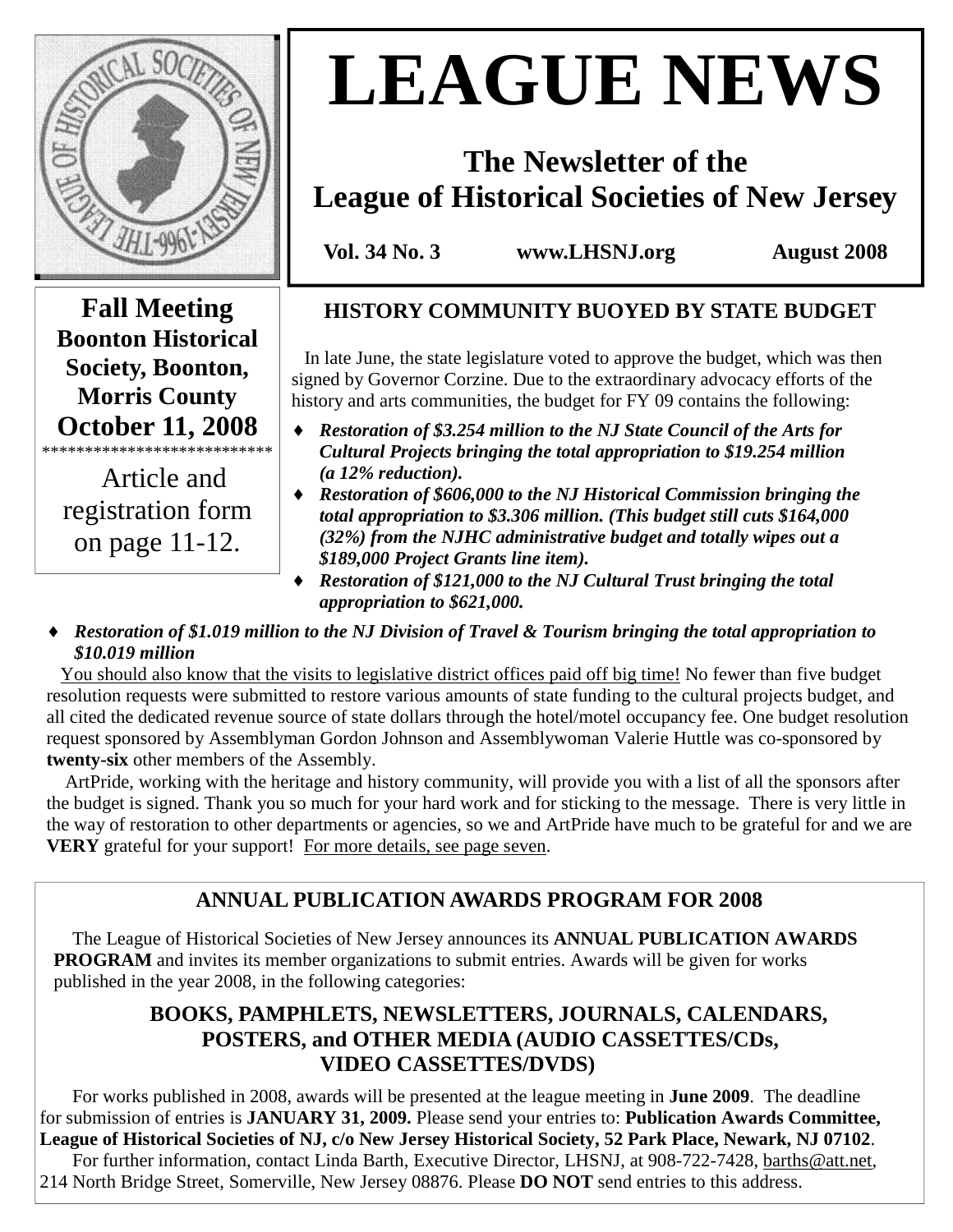# **The Slate of Officers and Directors of the League of Historical Societies of New Jersey**

 Listed below are your officers and trustees:

President (2008) James T. Raleigh Friends of Monmouth Battlefield

First Vice President (2008) Robert J. Hunter Haddon Heights Historical Society

Vice-President, Northern (2008) Catherine Sullivan Victorian Society

Vice-President, Central (2008) J.B. Vogt Fellowship for Metlar House

Vice-President, Southern (2008) June Sheridan Atlantic County Historical Society

Secretary (2008) Kevin M. Hale Metuchen-Edison Historical Society

Treasurer (2008) Dorothy M. Andrew Gloucester County Historical Society

Trustee, Northern (2010) Dorothy E. Johnson Oakeside-Bloomfield Cultural **Center** 

Trustee, Northern (2008) Betty Hardy Madison Historical Society

Trustee, Central (2010) Mary Swarbrick Fellowship for Metlar House Trustee, Central (2008) William Fidurski Clark Historical Society

Trustee, Southern (2010) Sonia L. Forry Historical Preservation Society of Upper Township

Trustee, Southern (2008) Jean C. Lacey Toms River Seaport Society

Trustee-at-Large (2008) Patricia Drummond Historical Association of Fair Haven

Trustee-at-Large (2010) Robert R. Longcore Sussex County Historical Society

Historian (2008) Position currently open \*\*\*\*\*\*\*\*\*\*\*\*\*\*\*\*\*\*\*\*\*\*\*\*\*\*\*

 The following are valuable members of our board, but they are not elected positions: Executive Director Linda J. Barth

Membership Chairman Dorothy Pietrowski Madison Historical Society

 Trustees Emeriti Bernard Bush Hightstown-East Windsor Historical Society Ruth Kane Fern Passaic County Historical Society

**DEADLINE**: Submissions for the January issue of *League News* must be on the editor's desk no later than December 1, 2008. Please send all items to: Linda Barth, 214 North Bridge Street, Somerville, New Jersey 08876; barths@att.net.

**Material submitted electronically should be in WORD format. Photographs will be scanned and returned. Digital photographs should be submitted in .jpeg or .tiff.** 

# **FROM THE STATE ARCHIVES**

Members of the New Jersey History Community:

 I am delighted to report to you that the State's FY 2009 budget has restored full funding to the Public Archives and Records Infrastructure Support (PARIS) Grants Program administered by the Division of Archives and Records Management. Unlike most state grant programs which have specific line items in the budget, PARIS is funded by authorizing language, which reads as follows (pp. 195-6 of A-2800):

 "Notwithstanding the provisions of any law or regulation to the contrary, up to 40% of the receipts deposited in the New Jersey Public Records Preservation account in the Department of the Treasury are appropriated, subject to the approval of the Director of the Division of Budget and Accounting, and allocated as grants to counties and municipalities for the management, storage, and preservation of public records based on regulations promulgated by the Division of Archives and Records Management and approved by the State Treasurer. Of the amount so appropriated, an amount not to exceed \$100,000 may be used for the administrative expenses of this grant program, subject to the approval of the Director of the Division of Budget and accounting."

 In two prior years, portions of the 40% of annual revenue in the New Jersey Public Records Preservation Account (NJPRPA, derived from certain recording fees in the offices of the twenty-one county clerks' offices) were diverted to the state's General Fund. Last fiscal year, the diversion amounted to \$10 million, which, combined with a downturn in the real estate market that reduced revenue, resulted in only \$8.55 million being available for PARIS grant awards to counties and municipalities last month.

 Based on the FY 2009 revenue estimates for the NJPRPA, PARIS should have between \$18-19 million for grants next June. The amount will enable counties and municipalities to continue building and improving the infrastructure of their archives and records management programs, facilities, and services, and to expand intergovernmental shared services projects, a strong emphasis of PARIS.

(continued on page three)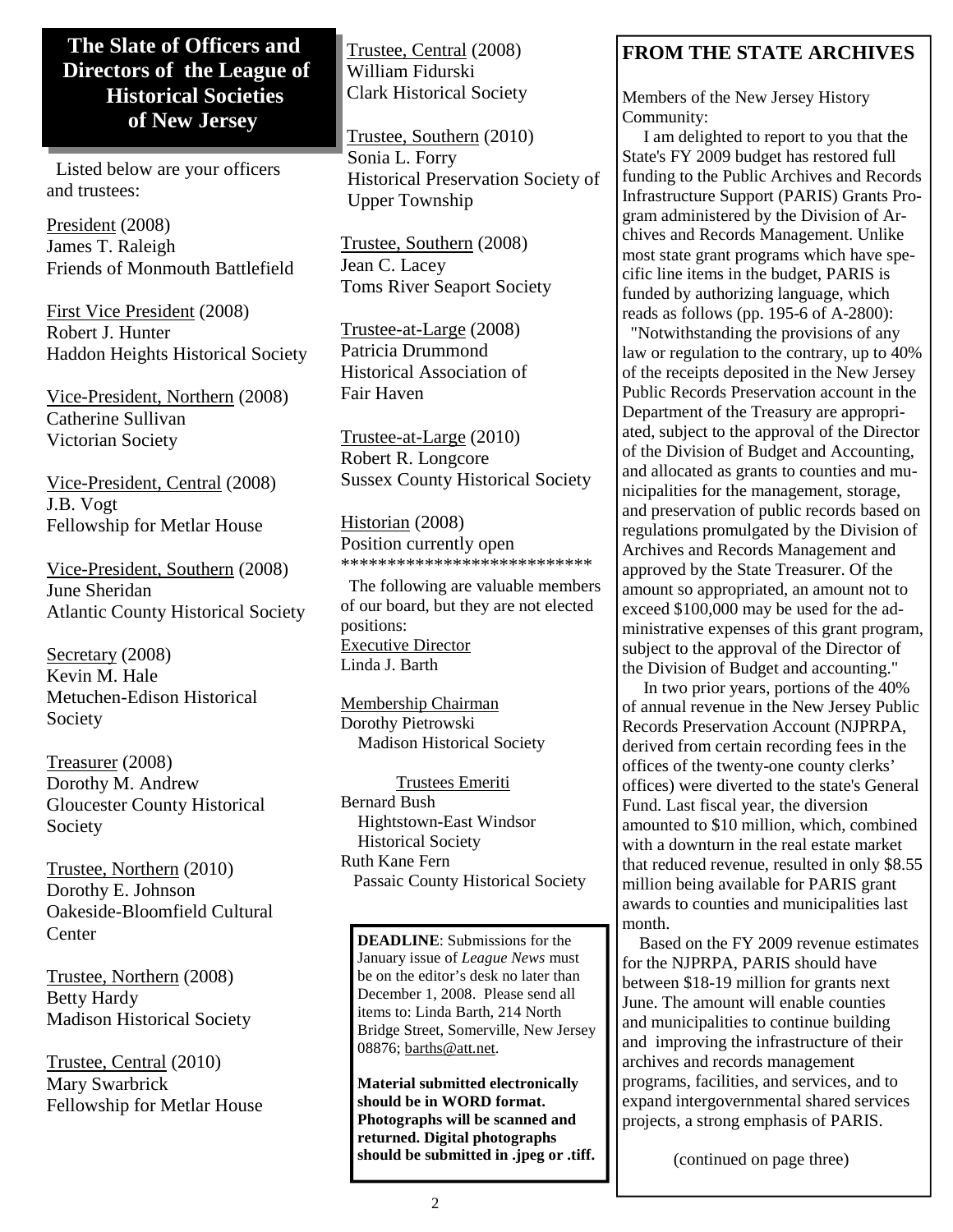# **NOMINATING COMMITTEE ANNOUNCES SLATE FOR LEAGUE ELECTIONS**

 The nominating committee of the League of Historical Societies of New Jersey presents the following slate for election at the October 11 meeting in Boonton: The date in ( ) is the year in which the term ends.

President (2010) J. B. Vogt Fellowship for Metlar House

First Vice President (2009) Robert J. Hunter Haddon Heights Historical Society

Vice-President, Northern (2010) Catherine Sullivan Victorian Society

Vice-President, Central (2009) Mary Swarbrick Fellowship for Metlar House

Vice-President, Southern (2010) June Sheridan Atlantic County Historical Society

Secretary (2010) Kevin M. Hale Metuchen-Edison Historical Society

Treasurer (2010) Dorothy M. Andrew Gloucester County Historical Society

Trustee, Northern (2010) Betty Hardy Madison Historical Society

Trustee, Central (2010) Donald J. Peck—Raritan-Millstone Heritage Alliance

Trustee, Southern (2010) Jean C. Lacey Toms River Seaport Society

Trustee-at-Large (2010) Tim Hart Barnegat Bay Decoy & Baymen's Museum

Historian (2010) Position currently open

#### **P.A.R.I.S FUNDING (cont'd from p. 2)**

 PARIS, now going into its fifth year, is by far the nation's largest and most ambitious state program to support the development of local government archives and records management programs. Since 2005, New Jersey has invested more than \$83 million in county and municipal archives and records preservation, management and storage, addressing all record media and formats.

 For more information about the PARIS Grants Program and its local government grantees, visit www.njarchives.org/links/ paris.html.

Sincerely,

Karl J. Niederer Director, Division of Archives and Records Management, New Jersey State Archives 225 West State Street, P.O. Box 307,

Trenton, NJ 08625-0307; 609-984-3299; Karl.Niederer@sos.state.nj.us

# **VISIT HISTORIC BOONTON, NEW JERSEY**

 Although Boonton is a town built on industry, it is not without natural beauty. Grace Lord Park, with its fountain, falls and landmark gazebo, is home to the town's concerts during the summer season. The Rockaway River meanders through the park and our town, offering walking trails and a variety of flora and fauna for the nature enthusiast. Boonton is home to one of Morris County's best kept secrets, the Boonton Falls. Rivaled only by the Great Falls of Paterson, the power of the falls helped establish Boonton as a iron town in the 1800s. Now, it offers hiking trails and a chance to see the town as it looked a century ago.

So, come to Boonton, where can you:

- ♦ find a two-story museum of antique fire equipment;
- visit one of the few remaining theatres in the country where you enter under the stage;
- see a costumed cemetery tour;
- ♦ walk the towpath of the historic Morris Canal;
- ♦ visit a church with windows by Tiffany; and
- ♦ take a walking tour through an historic North Jersey town?

 Yes, you can do all of this and more in Boonton, Morris County, the venue for our Fall League Meeting on October 11. 2008. Sign up on page eleven and come join the fun!

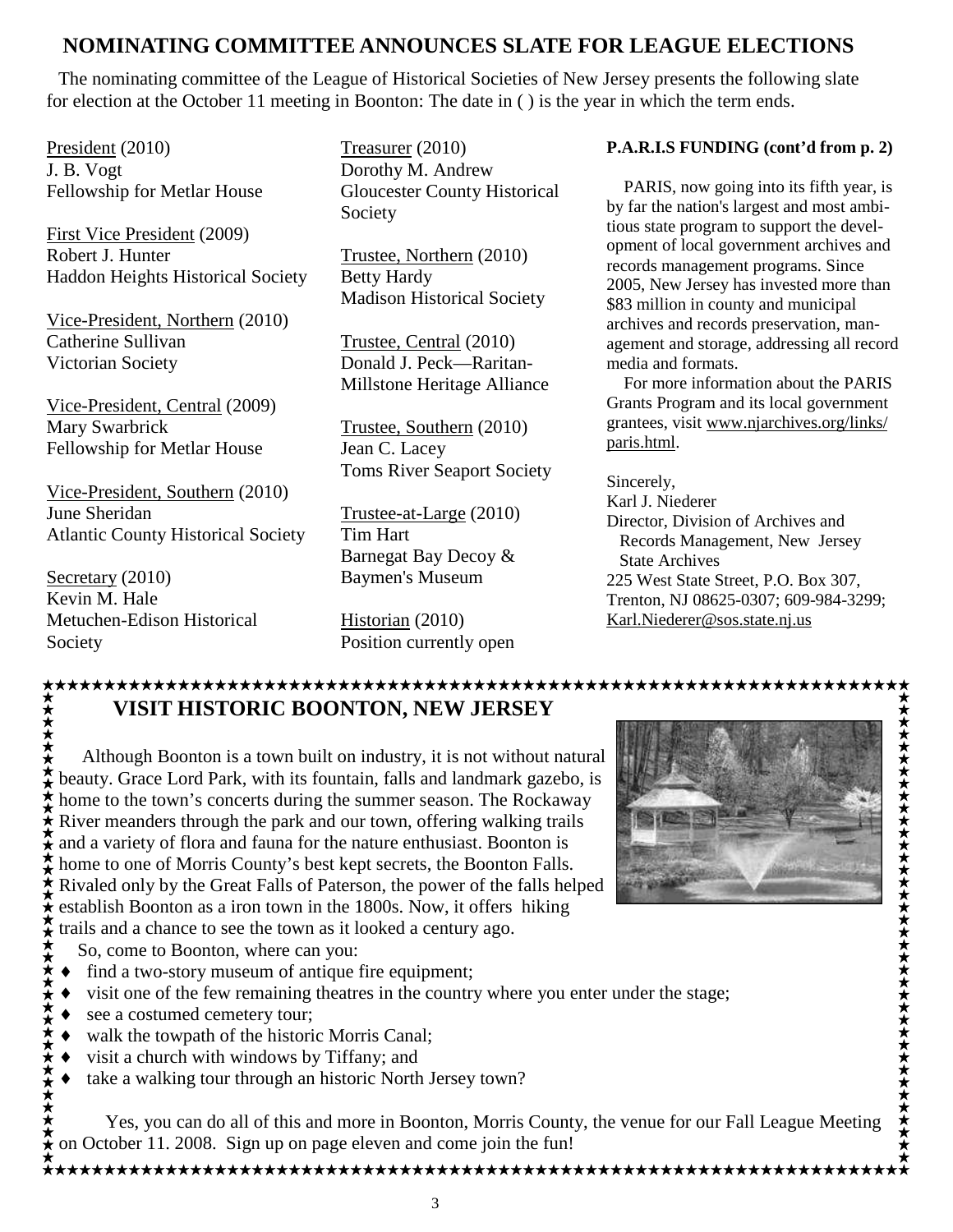# **PRESERVATION NEW JERSEY'S TEN MOST ENDANGERED**

 For the fourteenth year, Preservation New Jersey has created a list of the **ten most endangered historic sites**  in the Garden State*.* The 2008 list draws attention to remarkable sites and to their many challenges. Preservation NJ hopes that listing them will be a catalyst for change and positive solutions can be found for their preservation.

 The 10 Most Endangered Historic Sites program is designed to highlight historic sites and buildings that are threatened through demolition, neglect or inappropriate public policy. The list is not intended as a judgment on the significance of these as compared to other threatened sites. Through this program, Preservation New Jersey seeks positive outcomes that can be achieved through restoration, creative re-use, stewardship and stronger public policy initiatives that recognize that historic preservation is smart growth. Several challenges face properties listed on this year's endangered sites list: a declining real estate market in some communities, making new stewards for landmarks that need them harder to find, while in other places a hot market makes teardowns more frequent than ever; state agencies that openly flout the state and national register laws that are supposed to protect historic places from bad government actions; weak or non-existent local preservation ordinances; and local zoning and planning boards that ignore or don't understand the value of important resources.

The Ten Most Endangered Historic Sites in New Jersey for 2008

- ♦ 160 Willard Avenue, Bloomfield, Essex County
- Arneytown Historic District, North Hanover Twp., Burlington County
- ♦ Atlantic City Post Office, Atlantic City, Atlantic County
- ◆ Beach Theater, City of Cape May, Cape May County
- Belcoville Post Office, Weymouth Twp., Atlantic County
- ♦ Forney House and Clinic, Borough of Milltown, Middlesex County
- ♦ Lake Solitude Dam, Borough of High Bridge, Hunterdon County
- ♦ Sacred Heart Church, Jersey City, Hudson County
- ♦ Shady Rest Golf Club, Scotch Plains, Union County
- ♦ Speedwell Avenue, Morristown, Morris County

To read the history and future of these sites, visit http://preservationnj.org and click on "10 Most Endangered."







# **UPCOMING LEAGUE MEETINGS**

| Boonton Historical Society, Boonton, Morris County     |
|--------------------------------------------------------|
| Tuckerton Seaport, Tuckerton, Ocean County             |
| Historical Society of Ocean Grove, Monmouth County     |
| to be announced                                        |
| <b>Cumberland County Historical Society, Greenwich</b> |
|                                                        |

We encourage your society to host a future League meeting. If you would like this opportunity to showcase your site, just contact Linda Barth, 908-722-7428, barths@att.net, and she will put you in touch with the regional vice-president for your area. **We look forward to visiting YOUR town some day soon.**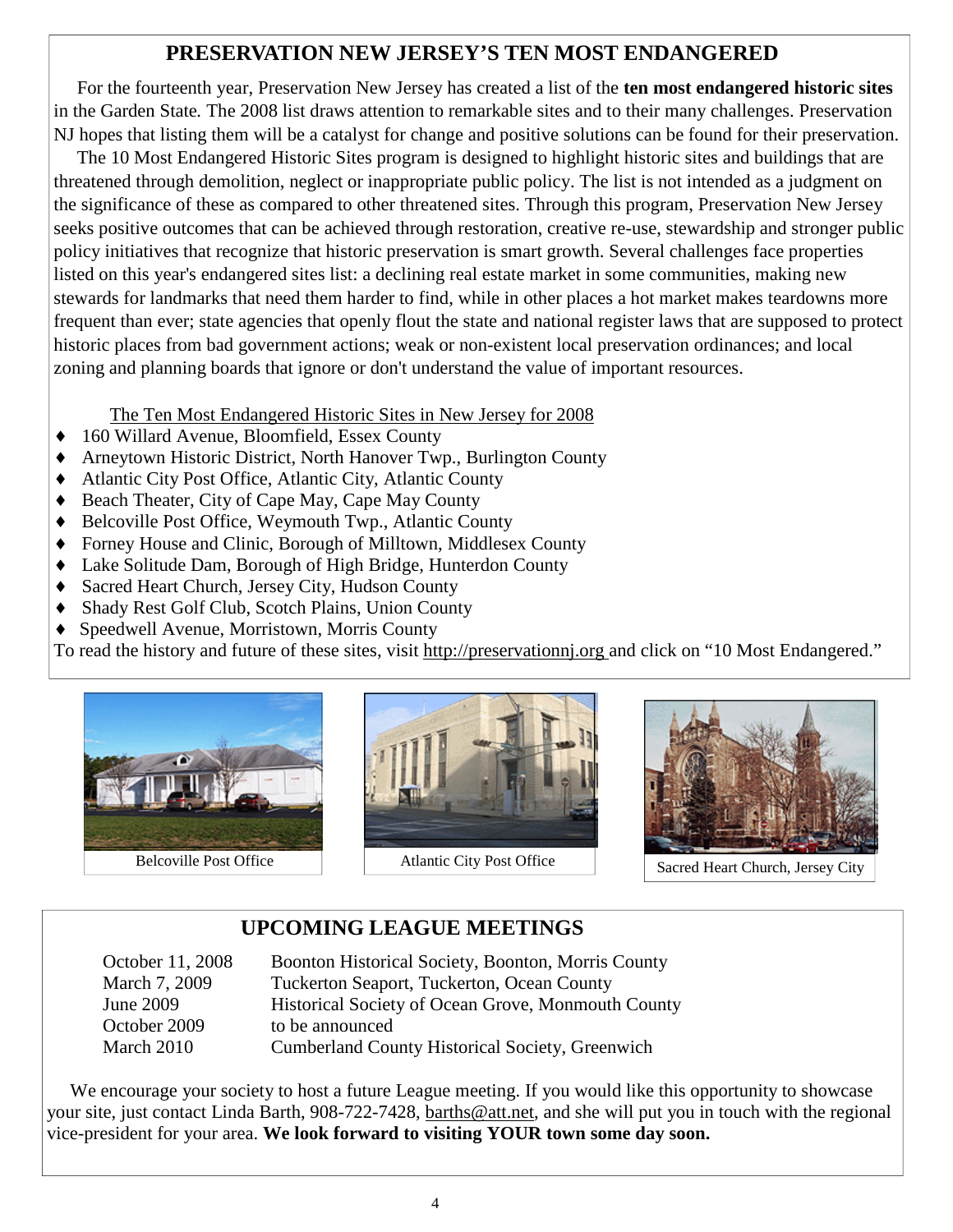#### PRESERVING THE SOLITUDE LAKE DAM

 The last known remaining New Jersey example of an I-beam dam, Lake Solitude Dam was built in 1909 by master engineer Frank S. Tainter to provide hydro-electric power for the Taylor-Wharton Iron and Steel Company. The dam is significant for its civil engineering design and for the role that it played in permitting Taylor-Wharton ironworks to expand. Both the dam and 35-acre Lake Solitude, created by the dam, are eligible for listing in the New Jersey and National Registers of Historic Places individually, as well as part of a possible larger industrial historic district.

While the dam's history is acknowledged, borough officials grapple with the cost of repairing the 1909 dam

or breaching it**.** Last August, the DEP approved the prepared drawings for the remediation of the dam and spillway. The town must decide by this month whether to start remediation or remove the dam.

 Over the thirteen years in which this issue has been discussed, elected officials have come and gone, sentiments have changed, and some now believe that, although breaching costs upfront are greater, it is the more cost-effective measure in the long term, with no annual maintenance or inspection costs; they favor returning the river to its natural course, one it has not taken since 1858.

 Breaching, however, would not only create a long-term historical loss, but it would drain Lake Solitude, a High Bridge landmark, and destroy the natural habitat for wildlife dependent upon the lake.



Additionally, financial costs would be incurred for dredging and the removal of silt and contaminated soils. These costs would not be incurred if the dam remains intact.

 Preservation of the Lake Solitude Dam and the lake is an important linkage not only to High Bridge's past, but to a six-mile hiking trail linking the borough's open spaces. It is far more cost-effective, can spur tourism and local business, and has the potential to revert to its historical origins by providing hydroelectric power. The Lake Solitude Dam is an integral part of the Taylor SteelWorkers Historical Greenway, a 6. 5 mile trail perfect for wildlife and history buffs alike.

 **The board of the League of Historical Societies asks that you support the Union Forge Heritage Association**, one of our newest members, by writing to the mayor and council of High Bridge, asking that the dam be remediated and saved. Mayor Mark Desire, Borough of High Bridge, 71 Main Street, High Bridge, New Jersey 08829. Council members are: Brendan Coughlin, Tom Flynn, Colleen Hann, Lynn Hughes, Mary Murdock, and Jon Valenta. If you prefer to send an email, the addresses are: MDesire@highbridge.org; lhughes@highbridge.org; bcoughlin@highbridge.org; jvalenta@highbridge.org; mmurdock@highbridge.org; chann@highbridge.org; dseals@highbridge.org; tflynn@highbridge.org.

#### **The Revolutionary War and War of 1812 Battlefield Protection Act**

 Citing a report that says as many as 170 battlefields and other historic sites, some in Mercer County, might be destroyed over the next 10 years, members of a congressional subcommittee met yesterday to discuss a proposal to provide federal funds to preserve sites associated with the American Revolution and the War of 1812.

 Introduced by Rep. Rush Holt, D-Hopewell Township, this legislation – The Revolutionary War and War of 1812 Battlefield Protection Act – would establish a federal grant program under the American Battlefield Protection Act of 1996 that would specifically fund the preservation and protection of sites associated with the two wars.

 During a hearing before the Subcommittee on National Parks, Forests and Public Lands of the House Committee on Natural Resources, Holt referred to a 2007 National Parks Service report that found 170 of 677 nationally significant sites associated with the two wars are in danger of being destroyed during the next decade. Among them, he noted, are sites in Trenton and Princeton. The National Parks Service's 137-page report can be found online at nps.gov/hps/abpp/ Rev1812Study.htm.

Cate Litvack, Executive Director, Crossroads of the American Revolution Association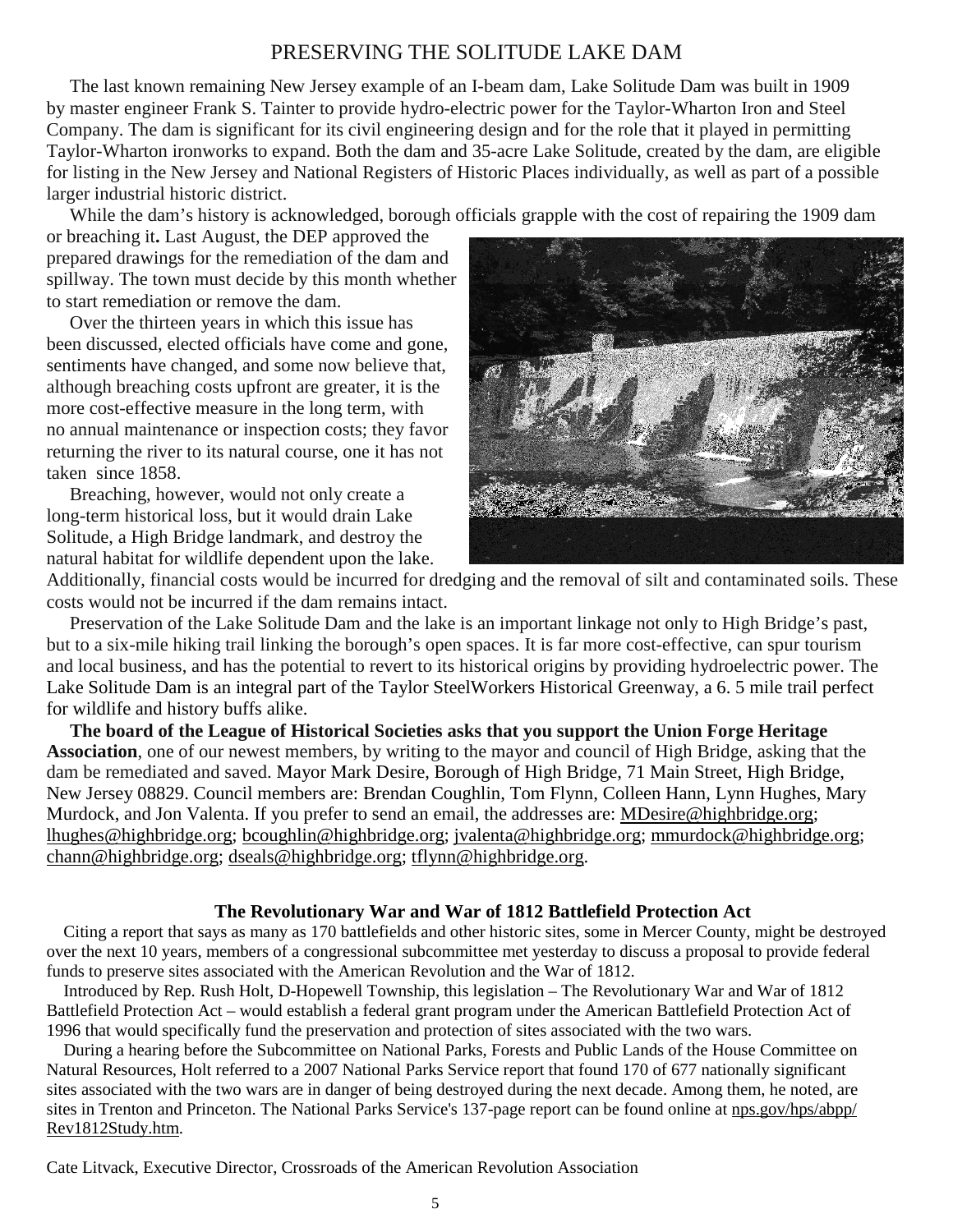## PROPOSED CHANGES TO THE LEAGUE BYLAWS

 In order to stagger the terms of the president, the vice president, and the regional vice presidents, the board has proposed changes to the bylaws. These changes will be presented at the October meeting for approval by the membership.

Currently, the pertinent sections of the bylaws read as follows:

*ARTICLE VII – NOMINATION AND ELECTION OF OFFICERS AND TRUSTEES Section 2 Election A. Elections shall be held in even numbered years.* 

*Section 3 Terms of Office The President, First Vice President, and Regional Vice Presidents serve two-year terms and may serve only two subsequent terms of four years.*

#### *ARTICLE XII - AMENDMENTS*

 *These By-laws may be altered, amended, or repealed at any regular or special meeting of the League by a simple majority vote of the Member Societies represented either in person or by proxy, provided that the proposed action was inserted in the notice of such meeting, and that the alteration, amendment, or repeal has first been approved by a two-thirds vote of the Board of Directors.* 

Proposed changes:

Section 2, A. Elections shall be held **yearly**.

Section 3, A. The President, First Vice President, and Regional Vice Presidents serve two-year terms and may serve only two subsequent terms of four years. **The terms of the above five officers shall be alternated so that all are not presented for election in any given year.**

Article XII – Amendments – Remove the following phrase: *represented either in person or by proxy.*

#### **Union County History Comes Alive in "Four Centuries in a Weekend," October 18-19**

Here's your chance to travel back in time – during "Four Centuries in a Weekend, 2008." This annual heritage festival, sponsored by the Union County Board of Chosen Freeholders, takes visitors on a journey through Union County's history. The two-day free festival takes place on Saturday, Oct.  $18<sup>th</sup>$  from 10-5, and Sunday, Oct. 19, noon to 5.

Included among the many special attractions are early  $20<sup>th</sup>$  century tunes performed by costumed singers in the luscious gardens at **Summit's Reeves-Reed Arboretum**; tours of the beautiful grounds of **Liberty Hall in Union,** home to New Jersey's first governor; a lecture on Abraham Lincoln delivered by William Gillette, Ph.D., history professor at Rutgers University, at the **Merchants and Drovers Tavern Museum**, **Rahway**; costumed portrayal of New York businessman David Felt at the village he created in 1845, the **Deserted Village of Feltville-Glenside Park in the Watchung Reservation**; a presentation by a historic horticultural expert on early 1900s culinary activities at **Kenilworth's Nitschke House**, the recipient of a 2008 NJ Preservation Award; professional portrayal of 19th-century abolitionist and feminist Sojourner Truth at the **Drake House Museum, Plainfield**; performances by musician Phillip Lester at the **Crane-Phillips Museum**, **"Cranford's historic gem";** and a tour of the historic burial grounds at **First Presbyterian Church of Elizabeth** with a special viewing of the newly restored and re-installed "Old First" church steeple.

 Free maps and guide booklets featuring photos and information about the 25 participating heritage sites, their historic significance, and a list of all the special weekend activities will be available in September by contacting the Union County Office of Cultural and Heritage Affairs, 633 Pearl Street, Elizabeth NJ 07202; 908-558-2550, 8:30-4:30. NJ Relay Users dial 711; www.unioncountynj.org/cultural/4centuries/index.html; culturalinfo@ucnj.org. **"Four Centuries in a Weekend**" is a public history event funded in part by the New Jersey Historical Commission, a division of the New Jersey Department of State.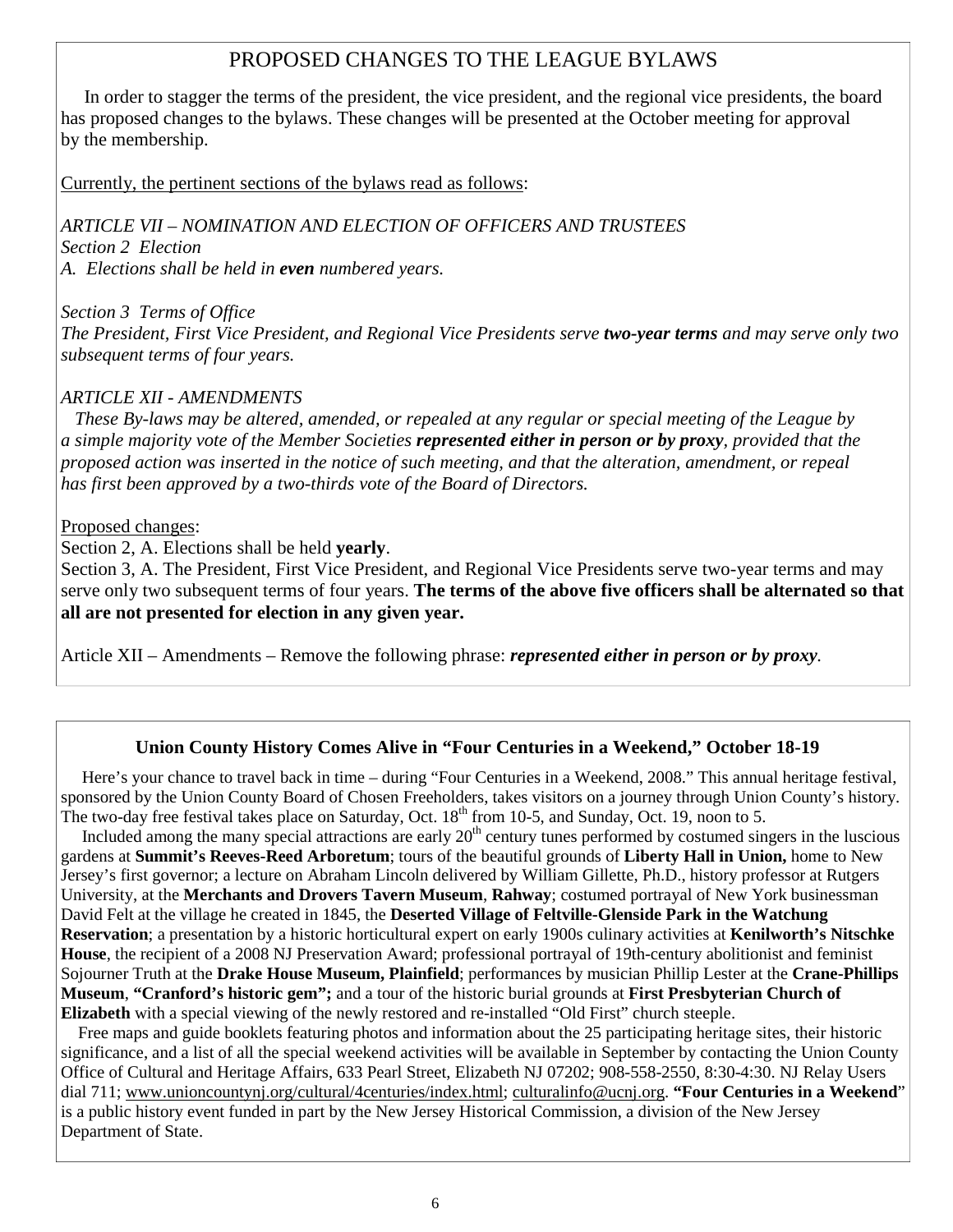#### **Members of the New Jersey History Community, Here are, to be best of our knowledge, are the FY 2009 budgeted amounts for the different agencies and services that make up the New Jersey State public history sector:**

New Jersey Historical Commission—Grants Funding, \$3, 306K (up from proposed \$2.770K); Direct State Services\*, \$346K (-32%); Project Grants, \$000k (-100%)( 2008 - \$189K)

Archives and Records, Direct State Services, \$2,801K; PARIS Grants, by budget language 100%

Cultural Trust, Grants, \$ 621K (NB: no administrative)

New Jersey Travel and Tourism, Direct State Services, \$11,869K (\$10,019K Advertising and promotion, \$1,859K Cooperative Marketing Program)

Historic Trust, Administrative Costs, \$578K

Division of Parks and Forestry, Direct State Services, \$20,640K (not broken down); Department of the Environment

New Jersey State Library, Direct State Services, \$6,672K; State Aid, \$17,826K

New Jersey State Museum, Museum Services, \$ 3,291K; Grants in Aid, \$2,390K; General Support Grant, \$125K; Reopening Expenditures, \$890K (Not to be exceeded; approval of Director of Division of Budget and Accounting required)

War Memorial, Operations, \$ 500K; Direct State Services, \$ 450K

Battleship New Jersey Museum, \$1,500K; Utilities, \$ 390K

Old Barracks, \$450K Morven, \$250K

Additions to archives and records for records preservation and storage, etc., Dept. of Treasury, \$ 28,3K Dept. of State, \$57K (National Historic Pub. and Records Commission Grants Government Direction, Management and Control, general Governmental Services), \$ 57K; N.J. Hist. Publication and Records, \$57K

No action was taken to provide continuing, or stable, or renewed funding for the grants monies to the preservation community, either for Open Spaces, Farm Land, Green Acres, Wetlands or Historic Preservation in the FY 2009 budget. Thank you for your continuing interest and support. We, the Art Pride and arts community and the Keep It Green Coalition and Preservation New Jersey and historic preservation community will continue to struggle for adequate funding for the arts, public history and preservation needs and programs of the people of New Jersey. David A. Cowell, President, Advocates for New Jersey History

\*Direct State Services means administration and general operations of the agency, board, dept., etc.

#### **HOLCOMBE-JIMISON FARMSTEAD MUSEUM HOSTS LEAGUE MEETING**

 The Holcombe-Jimison Farmstead Museum hosted the June meeting of the League of Historical Societies, and the arrangements were superb.

 Irv and Vilma Hockenbury and their many volunteers have acquired thousands of items from Hunterdon County farms, and the league members were invited to explore this wonderful collection. What a treasure! The delegates raved about the diversity of the farm artifacts, the dental office of Dr. Leaver, Closson's General Store, the barber shop, and the herb garden.

 With assistance from their co-sponsor, the Hunterdon County Cultural and Heritage Commission, the museum hired crafters, including a blacksmith, a basket maker, and several others, to demonstrate their work.

 Some delegates expanded their visit with a trip into Lambertville or a walk along the Delaware and Raritan Canal.

 All in all, it was a wonderful day, which couldn't have happened without the hard work and dedication of our delightful hosts.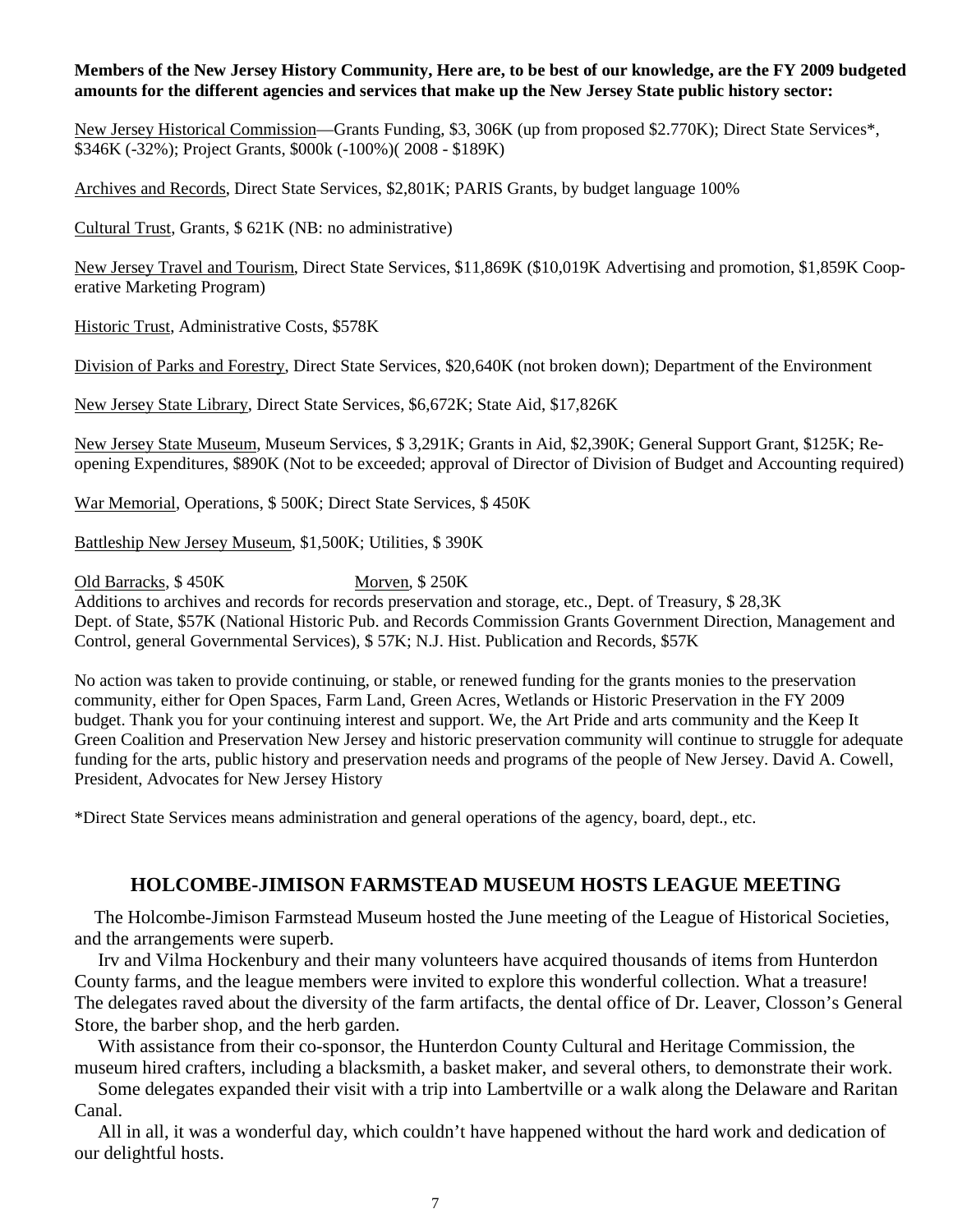#### **To the NJ History Community**

 Every year, the New Jersey Historical Commission presents AWARDS OF RECOGNITION to five or so individuals and organizations that have helped to preserve New Jersey history and that have increased public awareness of and appreciation for that history. The commission also presents the RICHARD J. HUGHES AWARD for outstanding, lifetime achievement in the field of New Jersey history.

 The 2008 awards will be presented at the New Jersey Forum, which will be held on November 22 at the Trenton Marriott. You are cordially invited to send us nominations for these awards. Please include a statement of at least one paragraph in length detailing the accomplishments of your nominee. Be sure to include contact information for you and your nominee. Self-nominations are permitted.

 If you want to know if your nominee has previously won one of these awards, you can see an alphabetical list by visiting www.newjerseyhistory.org. Click on the "Notices" link on the right side of the screen and then scroll down to the list of previous awardees.)

 Nominations are due by August 15. Please email them to Sara Cureton, Director of the Commission's Grant Program, sara.cureton@sos.state.nj.us; 609-943-3306. You can also contact Ms. Cureton if you have any questions about the award program.

# **LETTERS, WE GET LETTERS….**



I thoroughly enjoyed reading the last newsletter! Thank you! Marcia Rumsey, Secretary, Historical Society of Old Randolph.

Thank you so much for keeping us informed about the wonderful events that various organizations throughout New Jersey are hosting! Your interest and support are greatly appreciated! Many thanks and best regards, Shirley Boyden Maxwell, Kenilworth Historical Society

On April 20, the League of Historical Societies sent out the message that the Atlantic Highlands Historical Society had a large glass exhibit cabinet they wished to donate. On April 24, Laura Poll emailed to say, "We have a taker! It will have a new home at Tuckerton Seaport. Thanks for posting our announcement." And thanks to the members of the league for responding to our requests and announcements.

Hi League Members, Thank you for all your responses and suggestions in directing me toward an appropriate speaker on the subject of Abraham Lincoln. It's the first time I've put a question out to the league and I'm amazed at how many people responded. A special thanks to Linda for putting it out so quickly and even giving me a phone call at home to clarify my query. What a great resource. Thanks again. Bob Foster, Executive Director, Hoboken Historical Museum

Dear League Members, I would just like to take this time to say thank you to all who have contributed their concerns and advice regarding the Arcadia publication and the  $501(c)(3)$  rule. It looks as if the project will now move forward based on your information and advice. I know that it can be frustrating sometimes to be directed by misinformation, but it is so nice to have the resources that we do here at the league. I never realized how many people are faced with similar problems all over the state, and how generous the readers of the list serve can be.

 I thank you all again for helping to make this book a reality, and I hope that I may be of service to some of you in the near future. Take care. Yours in History, John Demmer, Town Historian, Nutley, NJ

#### MARKETPLACE

 Can anyone recommend a source for purchasing museum supplies, small and large, including cabinets that lock? If you have any suggestions, please call or write Linda Barth (908-722-7428; barths@att.net), and she will share the information with the membership.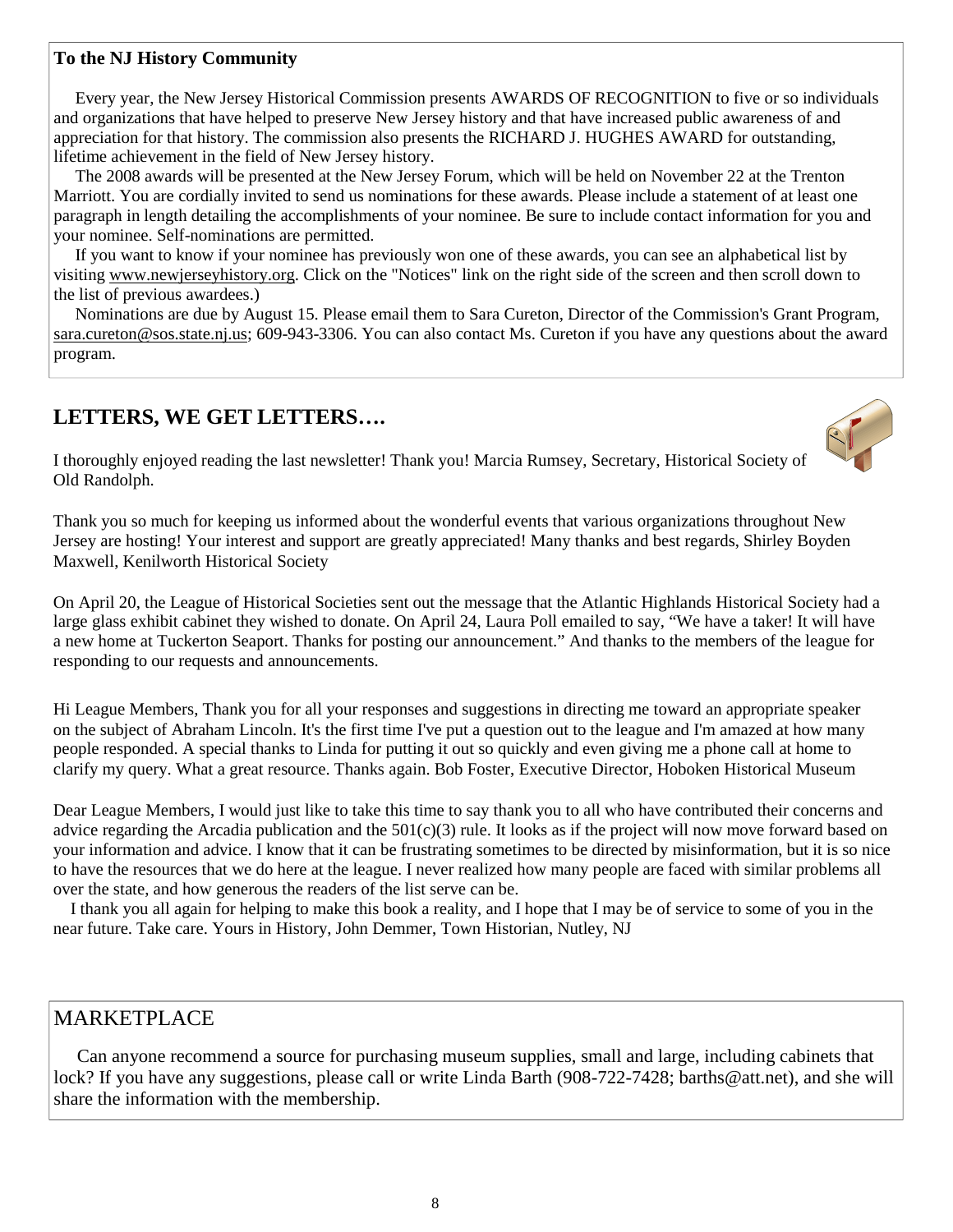#### **THANKS TO OUR MEMBER ORGANIZATIONS**

 Last spring we asked our members to provide input for the board concerning the placement of advertisements in our newsletter. We were asked to share the responses, so here they are:

#### **Results of poll of member organizations re advertising in their newsletters**

Our quarterly newsletter, RELICS, presently carries 12 business card ads at the back of each issue. We ask for a \$50 donation each time one card appears. We are sold out each issue and have a waiting list. Good luck. Francesca Moskowitz; Pascack Historical Society

Hi, The following is a link to our advertising rate information for ads in our quarterly GSNJ Newsletter. The newsletter is usually 16-20 pages and goes to about 850 members and subscribers, which includes about 120 libraries and societies. www.rootsweb.ancestry.com/~njgsnj; click on "newsletter" and scroll down to the price sheet link. Hope that might be of help. Regards, Joan M. Lowry; Genealogical Society of New Jersey

----------------------------------------------------------------------------------------------------------------- Ralph Hunter, of the African American Heritage Museum of Southern Jersey, suggests \$50 for a business card-size

advertisement. -----------------------------------------------------------------------------------------------------------------

I like the idea of soliciting for some advertising to underwrite the newsletter costs. The Wildwood History society as well as other societies in our region have been doing this for several years.

Sonia Forry, Cape May County Historical and Genealogical Society

-------------------------------------------------------------------------------------------------------------------

In the past, we have included business card sized ads in our newsletters for \$50 to help defray the cost of mailing and printing. These newsletters, however, go out to Lafayette residents only, so the ads have always been local. We also struck up a deal with a local UPS store to have a half-page ad in exchange for printing the newsletter for free. The half page ad was always on the outside of the newsletter to give them better coverage. That deal worked for a couple of years, until the UPS store went out of business. Now we are back to paying for printing. Hope this info helps! Barbara Cashen, Secretary, Lafayette Preservation Foundation

----------------------------------------------------------------------------------------------------------------

Interesting question - The Food History News does not take advertising. It does take sponsors -- one per issue if I can find one. In exchange for being credited on the print issue, I post an on-line sponsored by box with clickable link to the sponsors website. I ask for \$300 per quarter. But that is all. Best - Sandy Oliver, Food History News -----------------------------------------------------------------------------------------------------------------

MARCH has not accepted ads to offset the cost of printing our newsletter - only for programs printed for 25th anniversary, etc. I have, however, worked with one group that recognized a donor who covered the total cost of printing, and another group that asked for \$25 for a business card sized ad to help offset the printing costs. Good luck with this. Please share what you learn. Thanks, Gene Crawford, MARCH

--------------------------------------------------------------------------------------------------------------

Regarding your request for information on selling ads for inclusion in newsletters; the idea sounds good! Our SIC Historical Newsletter does not do this but would appreciate learning more about it as you gather ideas and you have us thinking about it, maybe calling it newsletter sponsors. Thanks for all you do for all of us. Mike Stafford; Sea Isle City Historical Museum

-----------------------------------------------------------------------------------------------------------------

At one time we had advertisements and then abandoned them because we found it conflicted with other fundraising – we did not want to give people the options of doing a \$100 advertisement instead of a \$500 journal advertisement. Thanks. Tim Hart; Tuckerton Seaport

----------------------------------------------------------------------------------------------------------------

The board of the League of Historical Societies has voted to use the following ad schedule:

- $1/8$  page ad, \$75 each; if the ad appears in three issues, \$65 each.
- Business card size ad, \$100 each; \$85 each for three issues.
- $\bullet$  1/4 page ad, \$125 each; \$100 each for three issues.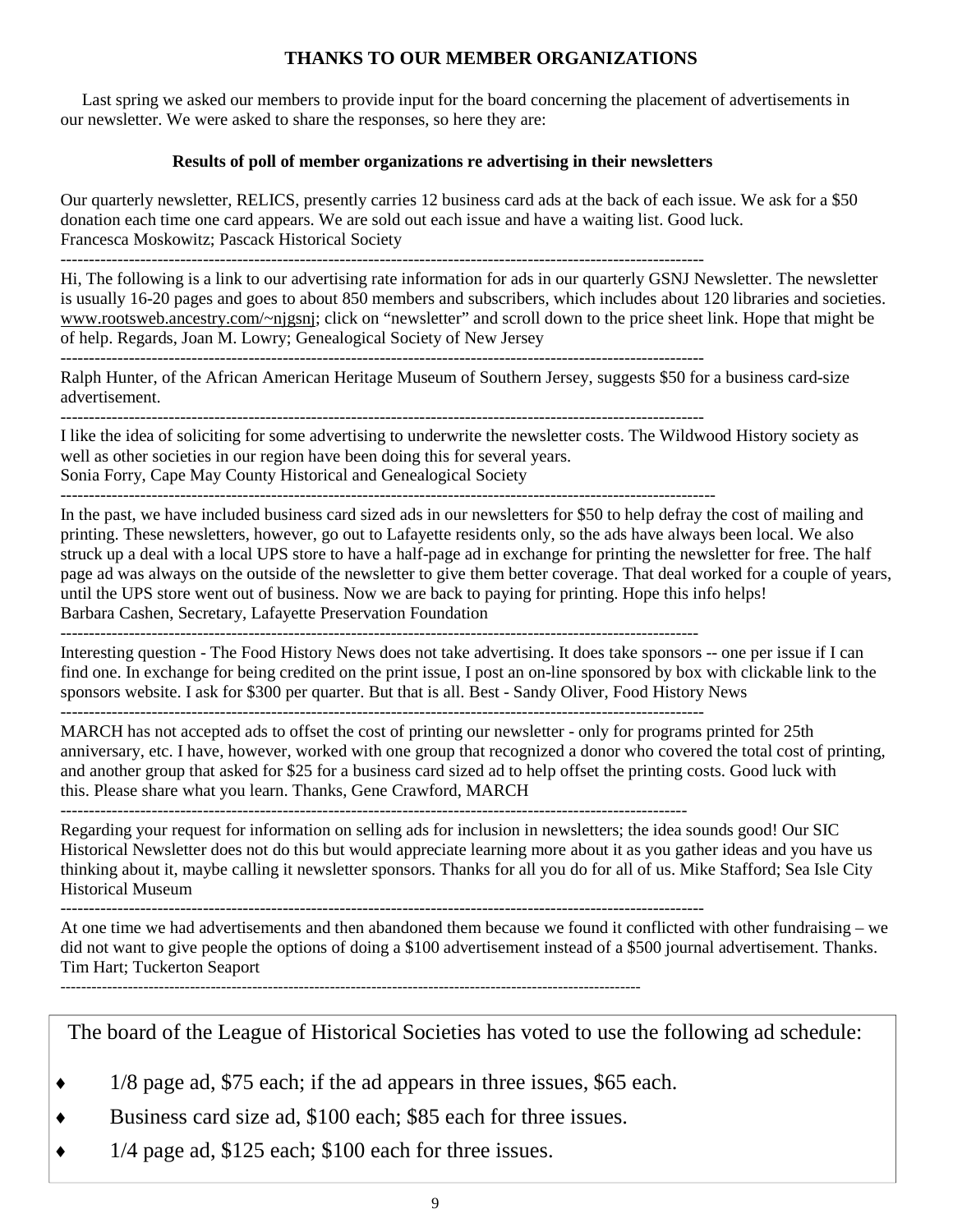#### **HISTORY EVENTS AND EXHIBITS**

**Through August 23—Political Repression at Queens College, New York, 1947-1955**, exhibit curated by Queens College alumni Lawrence Kaplan, Dorothy Pita, and Alice Sprintzer. Photographs and documents chronicle violations of the Queens College community's civil liberties at the time of the Cold War. Three faculty members active in the trade union movement were fired between 1952 and 1955. This project is funded, in part, by the Passaic County Cultural and Heritage Council at Passaic County Community College, through a grant from the New Jersey State Council on the Arts/Department of the State, a partner agency of the National Endowment for the Arts. **American Labor Museum**, Botto House National Landmark, 83 Norwood St., Haledon; www.labormuseum.org; 973-595-7953.

**Through November—Presidential Connections.** Get into the patriotic spirit as you view this delightful exhibit that features campaign buttons, posters, postcards, newspapers, magazines, lithographs, books, letters, pictures and other items linked to the presidency. Learn about the correspondence sent from Cranbury by George Washington in June, 1778. View letters written by Adlai Stevenson, notes from Bess Truman and Jackie Kennedy, and original campaign posters for FDR and Herbert Hoover. A few signed pieces are also featured. **Cranbury Museum,** 4 Park Place East, Cranbury; 609-409-1289; free admission; cranburyhistory.org*.* **Presidential Connections** remains on display every Sunday from 1-4.

**August 31-December 31—The Forestry Project**, by Al Bersch and Leslie Grant, a photo-documentary exhibit, will be on view at the **American Labor Museum/Botto House National Landmark**, 83 Norwood Street, Haledon. Visiting hours are Wednesday through Saturday, 1-4, and by appointment. Suggested donation, \$5 (children under 12 free). For further information, please call 973-595-7953, email labormuseum@aol.com, or visit the museum at www.labormuseum.org.

**New Exhibit—Our Legacy: Haddonfield's First Family, The Governor and Mrs. Alfred E. Driscoll**. Memorabilia from the life of our state's 43rd governor and his family. Greenfield Hall, home of the **Historical Society of Haddonfield**. Wed-Fri and the first Sunday of the month, 1-4. Members, free; non-members, \$4. Other times available on request by calling 856-429-7375. Tours are welcome. Please call in advance so that a tour guide may be scheduled.

**July 25-27**—**Christmas in July Extravaganza**. **Daughters of the American Revolution, Chinkchewunska Chapter**. Guests will include the Lost Art Lacers, the NJ Frontier Guard, and the 27<sup>th</sup> Regiment NJ Volunteers. Free tours of the historic museum house. Demonstrations, quilters, and crafters. Something for all ages! 1097 Rte 23 North, Wantage Township. 11-4. Enjoy a beautiful historic treasure of Sussex County. For information, contact wmwyman@hotmail.com.

**August 9 & 13, September 6 & 17, October 4 & 15, November 1 & 12**—**Tours of Paulsdale**, the Mt. Laurel birthplace of Quaker suffragist Alice Paul: guided tour of the house and property focusing, on the life of Alice Paul, the Paul family, Quaker history, and women's history. 1 and 2 pm. Adults, \$5; children, \$4. Paulsdale, 128 Hooton Rd., Mt. Laurel. For information or to register, contact the **Alice Paul Institute**, 856-231-1885 or info@alicepaul.org or www.alicepaul.org.

**August 16—History Day.** Crafters, tradesmen demonstrating their talents; jewelry maker, blacksmith, and much more. 11-4. **The Museum of Early Trades & Crafts**, 9 Main Street, Madison; 973-377-2982 x10; www.metc.org.

**August 17—**Historian Myra Snook will talk about the **West Brook-Bell House** at the Methodist Church, Walpack Center, 1 pm. Afterward, drive to the home for an interior tour. **Walpack Historical Society**. For information, call 973-948-4903.

**August 22—Quilting Workshop**, 10:30 am-12:30 pm. Cottage-cutting techniques on piecing a four patch block. Centennial Cottage, corner of McClintock/Central. **Illumination Garden Party & Tour** of Centennial Cottage & evening of music and festivities; 7:30 pm, corner of McClintock/Central Avenue, Ocean Grove. **Historical Society of Ocean Grove**, 732-774-1869; info@oceangrovehistory.org.

**August 23—Postcard & Antique Show**, featuring a wide array of antiques and thousands of postcards; Auditorium Pavilion, 10-4. **Historical Society of Ocean Grove**, 732-774-1869; info@oceangrovehistory.org.

**August 24**—**Delaware Bay Lighthouse Adventure**: Cruise the Delaware Bay aboard the Cape May Whale Watcher. On this seven-hour trip, view nine lighthouses, including pedestal lighthouses standing offshore in the bay's mid-channel. Hear bay lore on fishing, spawning grounds, and more. Cruise includes coffee and Danish and a lavish cold luncheon buffet, including shrimp, finger sandwiches, cheese and fruit trays, and dessert. Cash bar available. Limited to 175. 10 a.m. Tickets \$99. Co-sponsored by the **Mid-Atlantic Center for the Arts** (MAC) and the Cape May Whale Watcher. For more information, call 609-884-5404 or 800-275-4278 or visit www.capemaymac.org.

**August 26—Celebration of Women's Equality Day**, featuring a presentation by Trish Chambers, who will discuss her book, *Civil War Women: Their Roles and Legacies,* and a ribbon-cutting ceremony for the New Jersey Women's Heritage Trail marker; 6 pm. Light refreshments. Register by Wednesday, Aug. 20. Registration: \$15 includes the book; \$5 for the event only. Paulsdale, 128 Hooton Rd., Mt. Laurel. For information or to register, contact the **Alice Paul Institute** at 856-231-1885 or info@alicepaul.org or visit our website at www.alicepaul.org.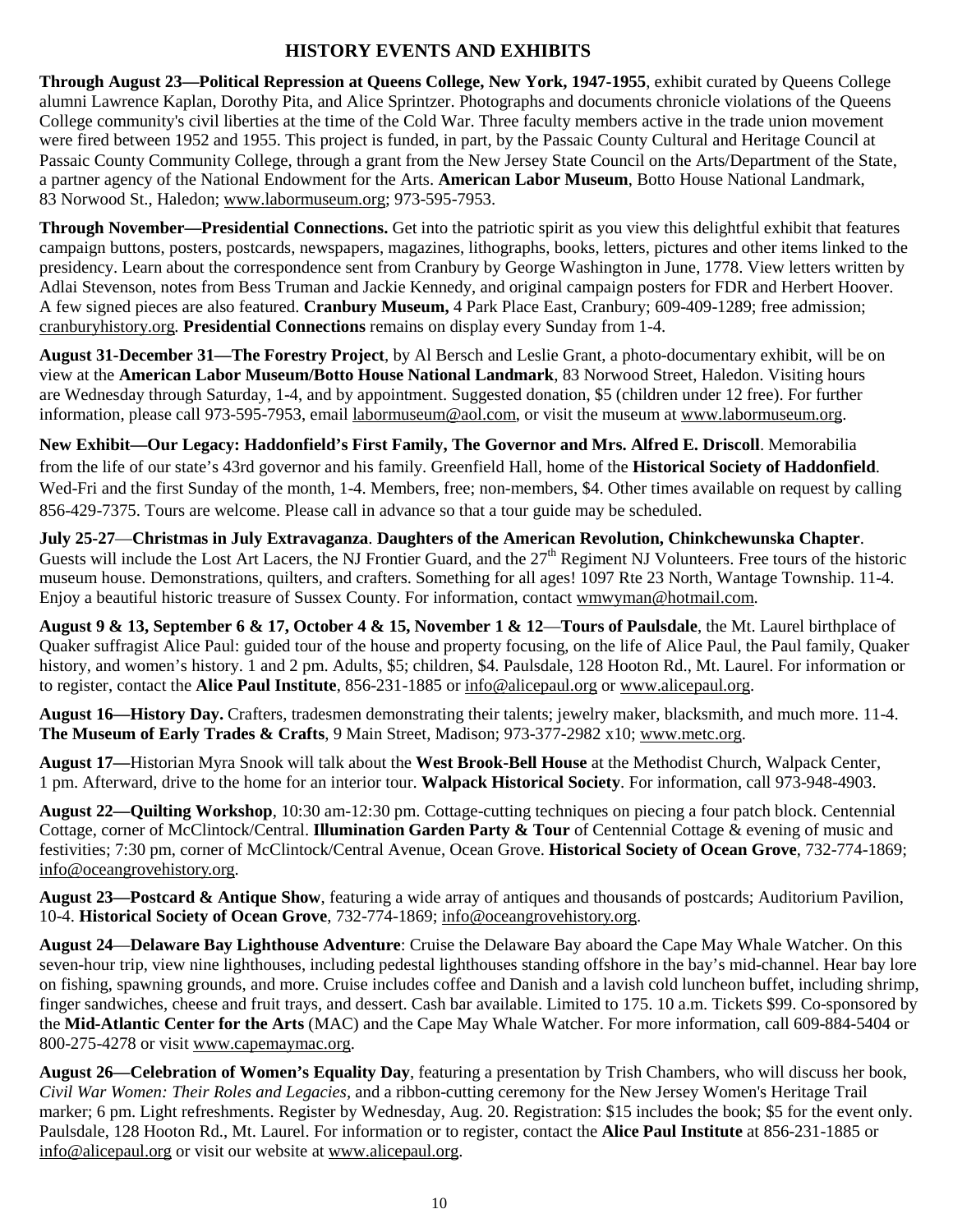**August 31**—**17th Annual Labor Day Parade**, celebrating the contributions of working people, steps off from the **American Labor Museum/Botto House National Landmark** at 1:30. 83 Norwood Street, Haledon. For further information, please call 973-595-7953, email labormuseum@aol.com, or visit the museum's web site, www.labormuseum.org.

**September 6**—**Brielle Day**, Annual Sarsaparilla Sale and Brielle Museum, features community organizations, crafters, food, and more! **The Union Landing Historical Society** will sell its new book, *Images of America – Brielle*, at Brielle Park, Union Lane. Browse Brielle's one-day history museum in the Curtis House, 644 Union Lane; buy some old-fashioned sarsaparilla soda out back! Only \$1/bottle! For more information, call ULHS President John Belding at 732-528-5867, visit www.briellehistory.org, or email info@briellehistory.org.

**September 6—Cape May Crafts Show:** Exhibit and sale showcasing hand-made items, gourmet food, and unique collectibles. 10-5. Cape May Convention Hall, Beach Drive at Stockton Place. \$1 for adults, children under the age of 12 are free. Co-sponsored by the **Mid-Atlantic Center for the Arts** (MAC) and the City of Cape May. For more information, call 609-884-5404 or 800-275-4278 or visit www.capemaymac.org.

**September 6-7—Kenilworth Communitywide Garage Sale**, 9-4, rain or shine. Over 150 participating residences. (Map available at A&P, Boulevard and Market, week of September 1.). Proceeds to benefit the **Kenilworth Historical Society**'s restoration of the 19th-century Nitschke House for transformation into a living history museum and cultural arts center. For further information/reservations, please call 908-709-0391 or 908-709-0434.

**September 17**—Program on "**The Morris Canal**"; Randolph Library; 7 pm; **Historical Society of Old Randolph**. For more information, call 973-895-3556.

**September 18**—Showing of the HBO film, **"Iron Jawed Angels,"** the true story of young activists Alice Paul and Lucy Burns and their struggle to help women win the right to vote; 7 p.m., on the porch at Paulsdale. Suggested donation: \$5. 128 Hooton Rd., Mt. Laurel. For information or to register, contact the **Alice Paul Institute** at 856-231-1885 or info@alicepaul.org or visit our website at www.alicepaul.org.

**September 20-25—12th Annual Cape May Food & Wine Festival**. A full week of events for those who love good food and wine; events may be attended separately. The Gourmet Marketplace at the Cape May Winery features mini-winery tours, tasting lectures, and the annual Chef's Cook-off, plus the People's Choice Chowder Contest. Enjoy Chef's Dine-Arounds, daily gourmet lunches, a beer-tasting dinner, workshops with chefs from award-winning restaurants, and cooking classes. Sponsored by the **Mid-Atlantic Center for the Art**s (MAC). For more information or to make reservations, call 609-884- 5404 or 800-275-4278 or visit www.capemaymac.org.

**September 21—Lambertville Historical Society** presents Meg Cox on "**American Quilting, Then and Now**," including display of 19th-century quilts from our collection. Lambertville Methodist Church, 108 N Union; 3 pm. \$15/person; see website, lambertvillehistoricalsociety.org; 609-397-0770.

**September 21—**Former campers share their **memories of Camp Pocono-Ramona.** Tour River Bend Campground, site of the old camp. Methodist Church, Walpack Center, 1 pm. **Walpack Historical Society.** For information, call 973-948-4903.

**September 21—"Laura Keene and Her Pascack Valley Legacy."** Francesca Moskowitz will discuss the fascinating life of this great actress (1826-1873), a single mother of two who left England almost penniless and became America's most famous actress. In an age when a woman's work was relegated to the kitchen and laundry room, this human dynamo became the *first* woman to manage a theatre in the USA and the *first* woman to be taken seriously as a producer, director, set decorator, costumer, and writer. She was starring in "Our American Cousin" at Ford's Theatre the night Lincoln was shot. Hear about how she ran to his box and cradled the dying man's head in her lap. Learn about her strong presence in the Pascack Valley. We guarantee you a few surprises! No registration required. Questions, call 201-666-0121. Free.

**September 27—Self-guided tour of Morris Plains**. 9 am. The tour will start at Bretton Woods Restaurant, 361 Speedwell Avenue, with refreshments and introduction by Dan Myers. **Morris Plains Museum Association**. Tickets can be purchased at the Morris Plains Museum on Saturdays, the Community Center Monday through Thursday, and the Boro Annex. For more information, contact the museum at 973-683-1089.

**September 27**—**Victorian House Tour**. Self-guided tour of this community, founded in 1869 as a Methodist camp meeting. 11-4. **Mount Tabor Historical Society**, along Route 53 between Denville and Morris Plains. Tickets, \$20.00 per person, may be purchased on the day of the tour. Box lunches will be available for sale. For further information and directions, please visit www.mounttabornj.org, mths@mounttabornj.org, or call 973-586-1564.

**October 3—**Humanities Month event, **"Penning in the Parlor,"** a journaling/poetry workshop; 6-8 p.m. Paulsdale, 128 Hooton Rd., Mt. Laurel. For information or to register, contact the **Alice Paul Institute** at 856-231-1885 or info@alicepaul.org or visit our website at www.alicepaul.org.

**October 4—Bottle Hill Day**. **Madison Historical Society**, **Museum of Early Trades and Crafts**, and many other community groups. Children's activities, car show, food, vendors, sidewalk sales. Go back in time with the New Jersey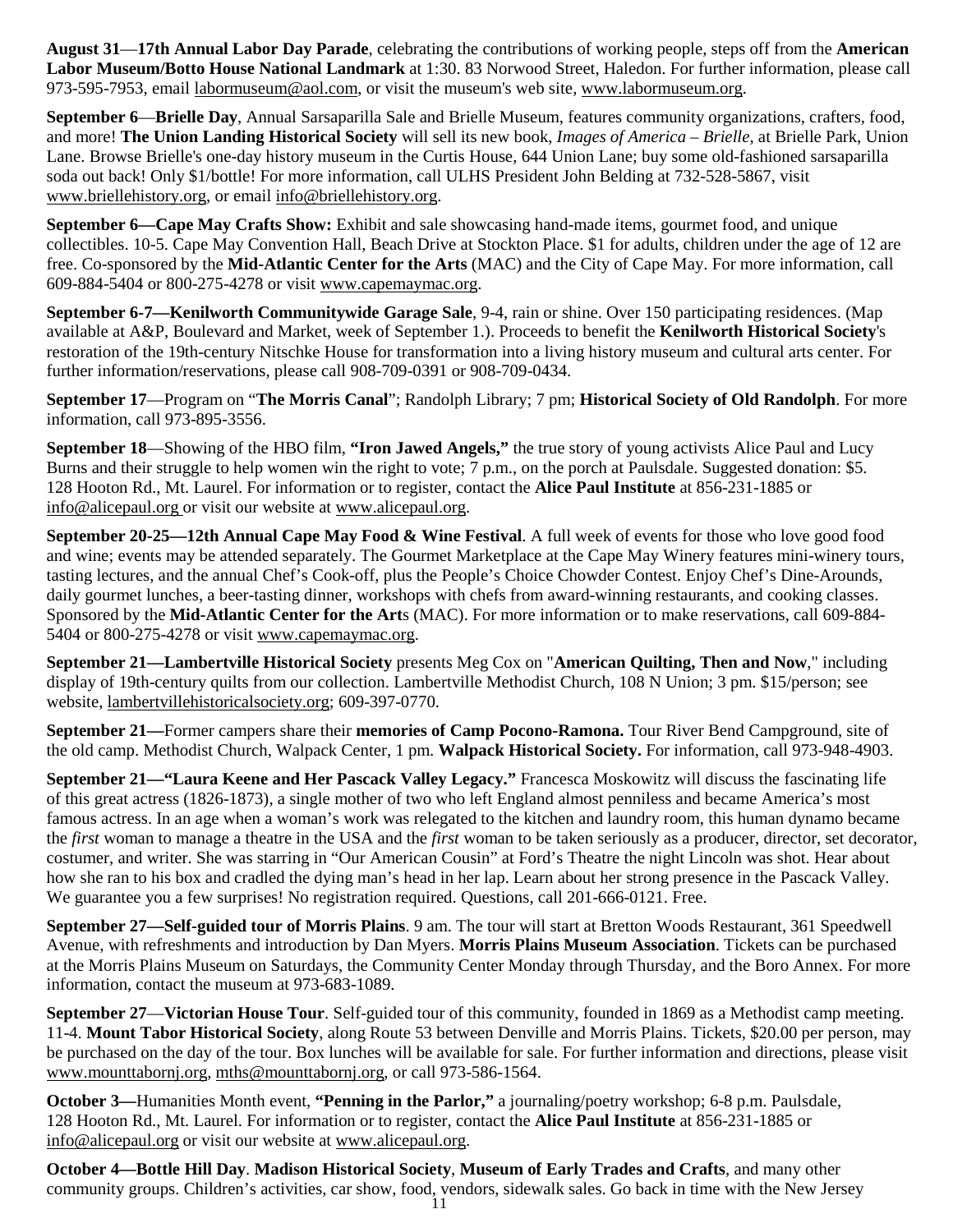Frontier Guard and learn about life during the French and Indian Wars (1754 - 1765). Free! Waverly Place, off Main Street (Route 124), Madison; 11-4. For more information, visit www.rosenet.org.

**October 10-19—Cape May's 36th Annual Victorian Week**. Celebrate Victoriana with 10 days of unique and entertaining activities, such as vintage dance workshops, historic house tours, murder mystery dinners, tours by boat around Cape Island, evening ghost tours, Victorian teas, concerts, and more. Friday-Sunday, Oct. 10-19. Order tickets in advance to ensure a place at these events. Sponsored by the **Mid-Atlantic Center for the Arts** (MAC). For more information or to make reservations, call 609-884-5404 or 800-275-4278 or visit www.capemaymac.org.

**October 11—Archives and History Day**. 70 exhibit tables available for history organizations. Monmouth County Library, Manalapan. Contact gsaretzk@co.monmouth.nj.us, 732-308-3772.

**October 11—Victorian Week Private Homes Tour**. Go beyond the doors of a selection of charming private cottages in the Cape May area. Limited to 300 tickets each tour. 11 a.m. to 1 p.m. Admission \$15; children \$10 (ages 3-12). Sponsored by the **Mid-Atlantic Center for the Arts** (MAC). For more information or to make reservations, call 609-884-5404 or 800- 275-4278 or visit www.capemaymac.org.

**October 15**—**The Gibson Girl Friday Meets the Victorian Lady**. Barbara Meyer Darlin compares the lives and fashions of a turn-of-the-twentieth-century society lady and a working class "typewriter," as those who first operated the typing machines were called. Obstacles women encountered entering the male-dominated world of office work and employment practices before and after marriage are also presented. Boonton Senior Center. 7 pm. **Boonton Historical Society**; 973- 316-0976. An NJCH program.

**October 15—**The **Gunther Knitting Mills, Dover, New Jersey**; 7:30 at the museum of the **Historical Society of Old Randolph.** For more information, call 973-895-3556.

**October 17—**The film, **"A Union Man: Life & Work of Julius Margolin,"** will be shown at 7 pm at the **American Labor Museum/Botto House National Landmark.** Filmmaker, musician, and vocalist George Mann will discuss the film and perform following the screening. This is a Humanities Festival Week program. Free admission. 83 Norwood Street, Haledon. For more information, call 973-595-7953, email labormuseum@aol.com, or visit www.labormuseum.org.

**October 19—Van Campen Day at the Van Campen Inn.** Tours of the inn, apple cider pressing, hikes to the slave cemetery and Fort Shapanack; re-enactors. Noon to 5. **Walpack Historical Society**. Questions? 973-948-4903.

**October 19**— The 26th Annual **Lambertville Historical Society House Tour**, 11-5. See lambertvillehistoricalsociety.org for details and tickets. \$15 in advance, \$20 day of tour from Marshall Museum, 60 Bridge Street; 609-397-0770.

**November 1—The Morris Canal at Lake Hopatcong**, part of the **Lake Hopatcong Historical Museum**'s dinner program series. A dinner buffet will be followed by a PowerPoint presentation and lecture about the Morris Canal and its impact on Lake Hopatcong. 6:00 pm. \$25.00. The Arlington Restaurant. For details, call 973-398-2616.

**November 8—**Bus trip to **Philadelphia Museum of Art** (Architecture of the Quilt and Ella King Torrey Quilt Collection exhibits) plus city tour and visit to Reading Terminal Market (\$78). Proceeds to benefit the **Kenilworth Historical Society**'s restoration of the 19th-century Nitschke House for transformation into a living history museum and cultural arts center. For further information/reservations, please call 908-709-0391 or 908-709-0434.

**November 11—Historic Residential District Walking Tour**. Meet at the Boardwalk on Main Street, 1:30 pm. **Boonton Historical Society.** Call 973-316-0976 for more information.

**November 20—Ben Franklin Visits Boonton**. Historian Jack Sherry will speak as Mr. Franklin, discussing his life and times and scientific exploits, including his experiments with electricity. A brief membership meeting precedes this presentation. **Boonton Historical Society**. 7 pm. Senior Center. Call 973-316-0976 for more information

**November 29-30, December 6-7**—**Holiday Weekends**. The **Montague Association for Restoration of Community History** (**M.A.R.C.H.).** Foster-Armstrong House, (c.1790 National Register site within the Delaware Water Gap National Recreation Area), 320 River Rd. (County Rte. 521), Montague. 1-4, weather-permitting. For more information, email us at ab1759hist@gmail.com or visit the MARCH website, www.montaguehistory.org.

**December 6—Bus Trip to Brandywine River Museum and Longwood Gardens** (Kennett Square, Pa.); lunch at Longwood Gardens (\$88). Proceeds to benefit the **Kenilworth Historical Society**'s restoration of the 19th-century Nitschke House for transformation into a living history museum and cultural arts center. For further information/reservations, please call 908-709-0391 or 908-709-0434.

**December 13 & 14—Doll Houses of the Past** exhibit. Enjoy our step back in time during the Christmas Inn & House Tour. **Historical Society of Ocean Grove**, 10-4. Museum, 50 Pitman Avenue, 732-774-1869; info@oceangrovehistory.org.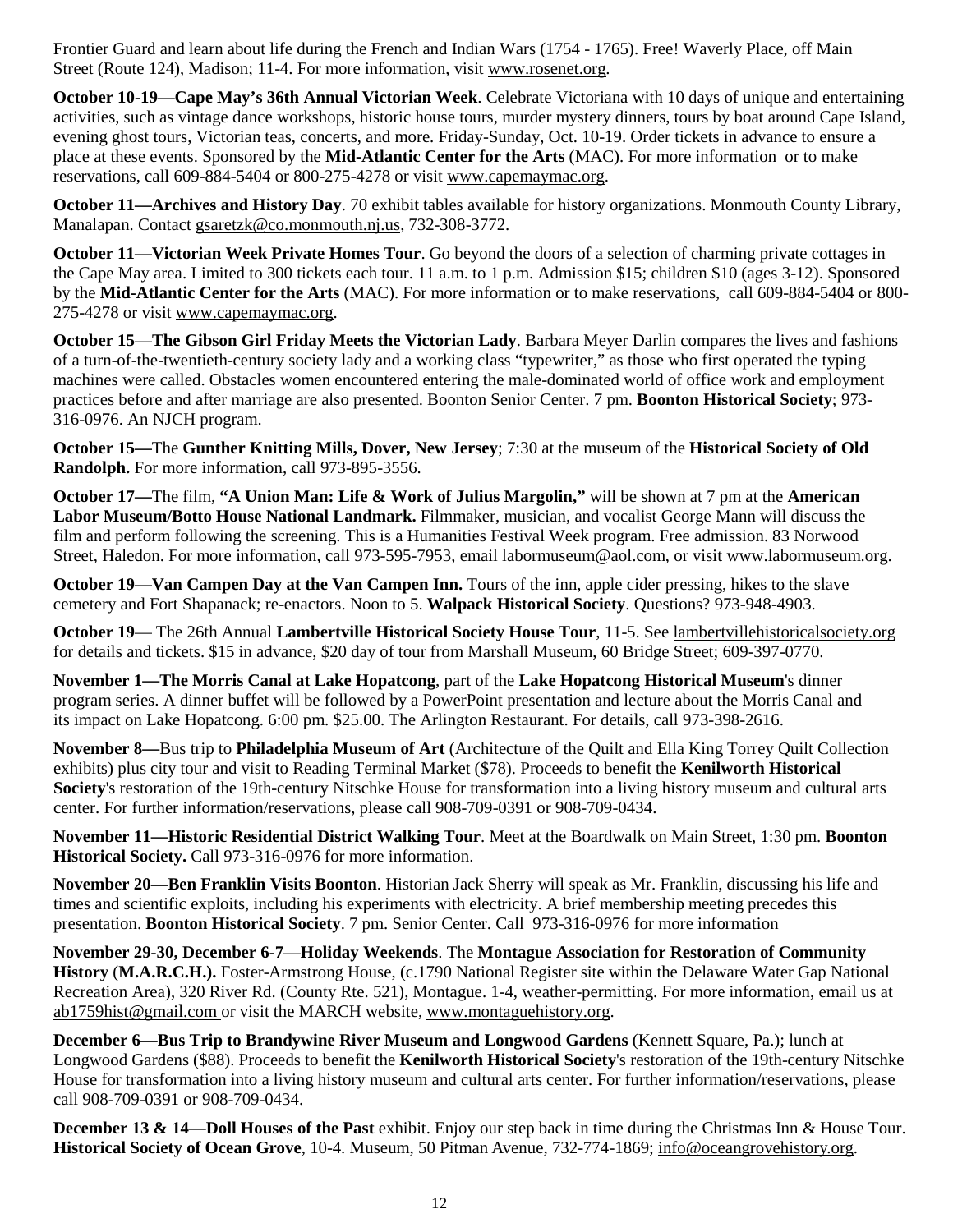#### **NEW JERSEY BOOKSHELF**

 Noelle Sickels never set out to be a historical novelist, but she now has three published historical novels to her credit. "In each case," she explained, "I was seduced by the germ of a compelling story that refused to be translated into a contemporary setting." Her most recent novel, *The Medium*, was prompted by the true story of a medium convicted of witchcraft in London in 1944. But the tale Sickels eventually spun is a thoroughly American one. In *The Medium*, a young German-American woman struggles to understand and best use her powerful psychic abilities while also facing the challenges of life on the World War II home front in Bergen County, where the author grew up.

 "I have always been curious about how large historical events play out in the lives of ordinary people," Sickels said. "In *The Medium*, I wanted to create an authentic picture of daily life in New Jersey during the late 1930s and the war years. It's a fascinating period in and of itself, but it's particularly engaging for me because it was the era and locale in which my parents came of age."



 Sickels's sources for details about daily life during the late Depression and World War II included *Days of Sadness, Years of Triumph* by Geoffrey Perrett, Jerseyana by Marc Mappen, *The History of Teaneck* by Mildred Taylor, *Bergen County Panorama* by the Works Project Administration, and *Bergen County: A Pictorial History*. Sickels discovered the latter two, and other useful materials, at the New Jersey Historical Society in Newark.

 Critics have lauded *The Medium* as a gripping story of the supernatural and as a well-researched picture of the era. Patty Englemann, in *Booklist Review*, said, "Sickels' in-depth portrayal of a young woman with an unusual gift sheds light on psychics, a little-understood group, and offers a vivid view of the home front."

 "But most gratifying to me," Sickels said, "are the responses from New Jersey readers. When they say that they were moved by the story, or that I got the time and place down right, I count it as high praise indeed."

*The Medium* is available at Amazon.com and bn.com, or through bookstores. If you have questions or comments for Noelle Sickels, you can contact her at noelvic@earthlink.net.



A Blook of Receipts April 1770 Polly Burling

> $B_{\rm U}$ **Sue Huesken**  $\delta$ Mercy Ingraham

#### *Colonial Burlington Cookery, A Book of Receipts April 1770 Polly*

*Burling***,** by Sue Huesken & Mercy Ingraham. In 1770, Polly Burling started a small book of receipts, or what are now called recipes. It contained twentythree receipts, including ones for baking, pickling & medicinal preparations. This predated the first published American cookbook by twenty five-years. In 2008, Sue Huesken and Mercy Ingraham made Polly's work available for everyone to bake and enjoy. Historians will be delighted to see Polly's handwritten receipts, as photographs of the original manuscript are included. Thirteen of the baking receipts have been interpreted for the modern cook, making these receipts accessible to a larger community. Included in the book is a historical backdrop of Polly's life and times in colonial Burlington, New Jersey. Eating is a timeless pleasure. This small book aspires to please the taste buds, as well as satisfy a hunger for a taste of New Jersey history. The publication of this little known manuscript was recognized with a Burlington County Historic Preservation Award. Copies are now available wholesale for museum gift shops. Please contact the publisher (suggested retail \$12). For single copies, please send \$14 (\$12 plus \$2 shipping  $\&$  tax) to the publisher. ISBN13 978-0-9648378-1-2; ISBN 0-9648378-1-1; Copyright © 2008; Ran-Mer Publishing, PO Box 542, Riverside, NJ 08075; RanMer33@verizon.net; 856-461-3369.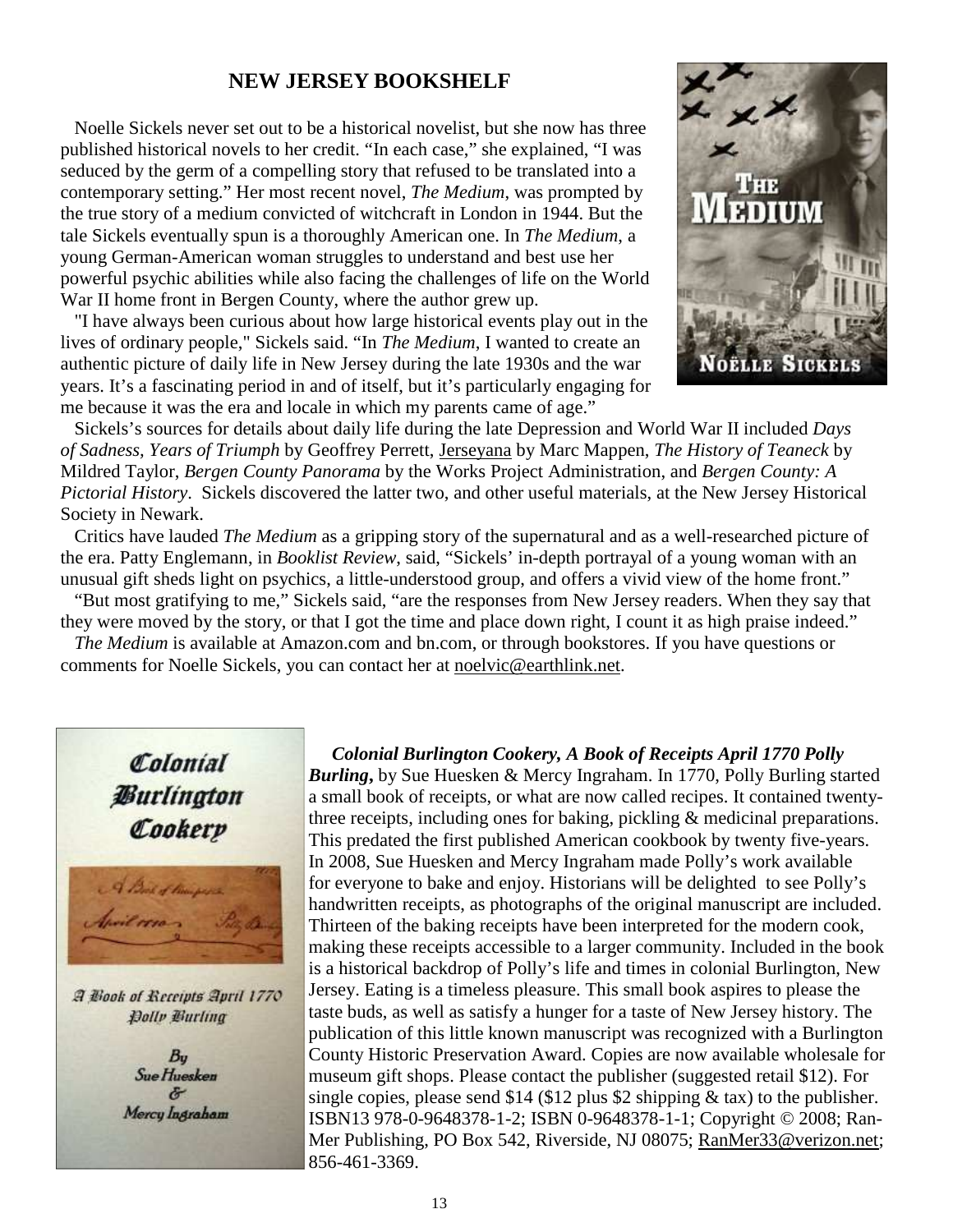# **SPOTLIGHT ON OUR MEMBER ORGANIZATIONS**

With our members spread across the state, many of us are not familiar with the organizations in regions far from our own. This column will spotlight our members, so that others may learn of their mission and accomplishments.



 The league has many member organizations that were formed to honor or remember a specific group of people. This is Part IV of a series highlighting those societies.

 The **Merchants and Drovers Tavern Association** is dedicated to preserving the Merchants and Drovers Tavern (1795-1820) and to interpreting early tavern life and stagecoach transportation. The tavern, one of New Jersey's premier 19<sup>th</sup> century taverns and hotels, is located at the corner of St. Georges Avenue (Route 27) and Westfield Avenue in Rahway. It is recorded in the Historic American Buildings Survey and listed in the National and New Jersey Register of Historic Places. The association also own and operates the Abraham Terrill Tavern as the museum gift shop. The museum, restored to its 1820s appearance, opened to the public in 2001.

 The association hosts many events, including a history lecture series, cemetery tours, an antiques auction, tavern night, a golf outing, and summer archaeology and history day camps for children. For more information, you may contact the association at The Merchants & Drovers Tavern Museum Association, P.O. Box 1842, Rahway, NJ 07065; 732-381-0441; www.merchantsanddrovers.org; mdtavernmuseum@aol.com.

 The **Seton Hall University Archives & Special Collections Center** is located on the first floor of the Walsh Library building. This climate-controlled facility includes a spacious reading room with computer-wired research stations, microfilm readers, conference room, preservation lab, processing space, and a 4,000-squarefoot storage vault. This repository serves as home to a wide-range of unique archival materials related to Seton Hall University, the Archdiocese of Newark, and Catholicism in New Jersey. In addition, the holdings have been enhanced by the presence of specialized political and religious manuscript collections, scores of rare books and prints, and an abundant and varied assemblage of specialized reference materials. The **New Jersey Catholic Historical Commission** (founded in 1976 and formerly known as the New Jersey Catholic Historical Records Commission), also at Seton Hall, is a specially appointed board sponsored by the Catholic Bishops of New Jersey and Seton Hall University, with its administrative offices within the Archives & Special Collections Center. The objective of the commission is to collect, preserve, and publish works related to the New Jersey Catholic history experience. Each year the NJCHC sponsors educational seminars on topical issues that highlight important aspects of Catholic history and works to support various projects in line with its ongoing mission of scholarship and public awareness. For more information on the Seton Hall University Archives & Special Collections Center or the New Jersey Catholic Historical Commission, you can consult their homepages at http://library.shu.edu/sc-homepage.htm or contact them at delozial@shu.edu or 973-275-2378.

 The **New Jersey Scout Museum** was created in 2004 to preserve artifacts relating to the history of scouting (Boy Scouts and Girl Scouts) in New Jersey and to educate the public about scouting's role in our communities and nation in developing young people into responsible citizens and leaders. The museum is not affiliated with the Boy Scouts of America or the Girl Scouts of the USA. All funds for its operating expenses come from donations and memberships ("Friends of the Museum"). The Monmouth Council BSA graciously provides public exhibition space, in which the museum displays memorabilia of the Girl Scouts of the United States of America (GSUSA), an example of the 1911 Boy Scout uniform, a 1929 Jamboree photo album, memorabilia of Schiff Scout Reservation, and much more.

 In 2003, Scout Executive Matt Thornton and Council President Jan Wouters (both of whom have a deep appreciation for history) designated some unused space on the second floor of the Monmouth service center. Matt approached the late Dave Wolverton with the idea of developing this space into a library and museum, since Dave had just written a book on the history of Monmouth Council and was an active collector/historian. Dave invited a number of people throughout the council who had an interest in scouting history to organize a committee to explore the idea. After many meetings and requests for artifacts, the museum opened in June 2004. For more information, please contact the museum at New Jersey Scout Museum, 705 Ginesi Road, Morganville, NJ 07751; 732-536-2347; www.njscoutmuseum.org. The museum is open on Wednesdays from 6-8 pm (except July, August, and holidays) and by appointment.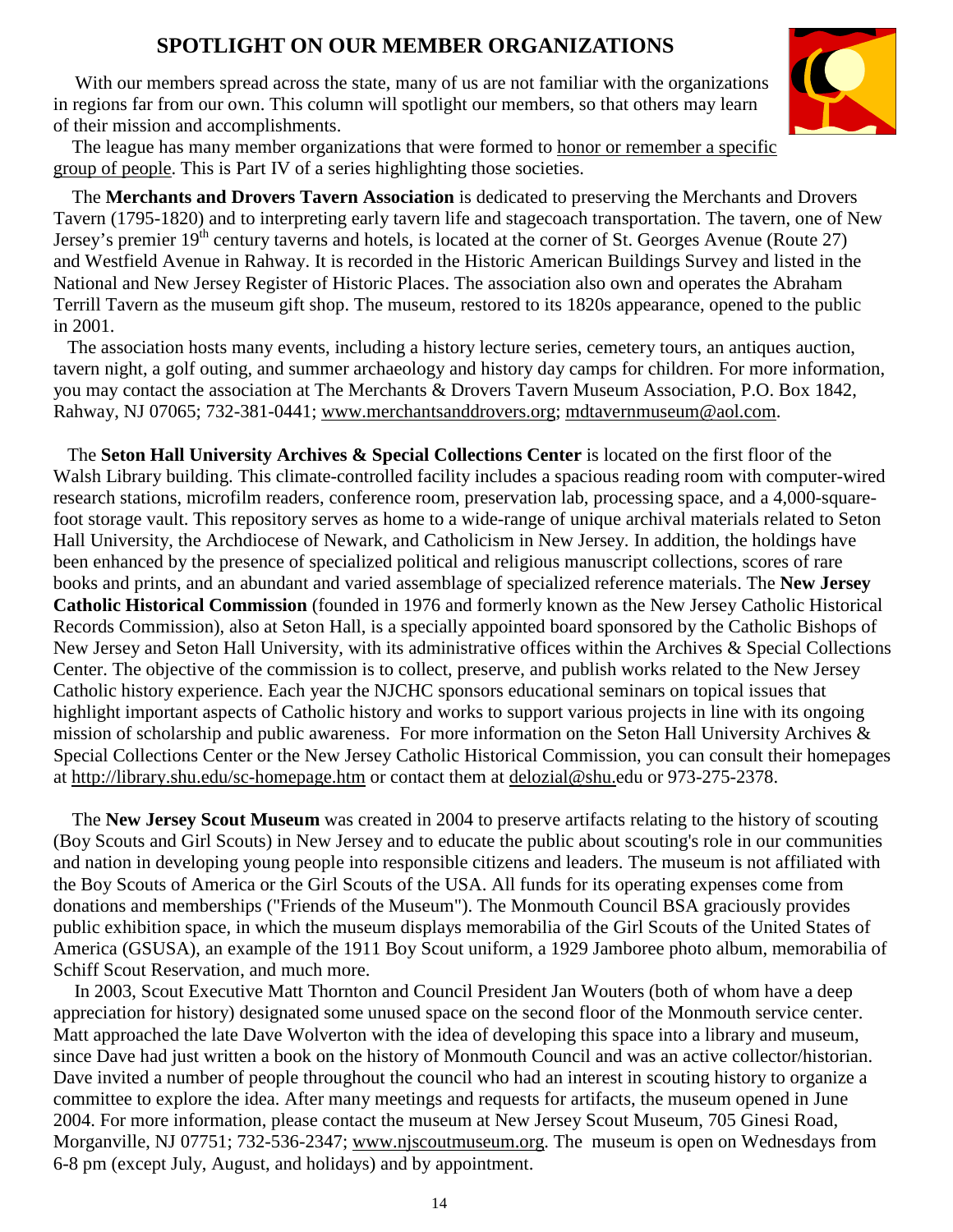

# **THE LEAGUE OF HISTORICAL SOCIETIES FALL MEETING HOSTED BY THE BOONTON HISTORICAL SOCIETY BOONTON, MORRIS COUNTY SATURDAY, OCTOBER 11, 2008**

| च। | $9:00$ AM    | Registration and refreshments                                     |
|----|--------------|-------------------------------------------------------------------|
|    | 9:30 AM      | Welcome & Introductions                                           |
|    | 9:45 AM      | League Business Meeting; Dorothy Guzzo, executive director of     |
|    |              | the New Jersey Historic Trust, will speak on the Preserve America |
|    |              | grants.                                                           |
|    | 10:45 AM     | <b>Break</b>                                                      |
|    | 11:00 AM     | Program Presented by Boonton Historical Society                   |
|    | $12:00$ Noon | Lunch                                                             |
|    | 1:00 PM      | Self-driving visits to historic Boonton events and places         |
|    |              |                                                                   |

of interest (map and directions available), including Boonton Museum & Gift Shop; cemetery tour with costumed hosts assuming the roles of prominent citizens of the town; an event sponsored by Boonton Main Street; and a walking tour of the historic residential district. Also open, the New Jersey Firemen's Museum (2 floors of antique fire equipment) in the former Lathrop Mansion and the historic Darress Theatre on Main Street.

| <b>HOTELS:</b><br><b>Embassy Suites</b><br>909 Parsippany Boulevard<br>Parsippany, NJ 07054<br>973-402-1188 | <b>Sheraton Tara</b><br>199 Smith Road<br>Parsippany, NJ 07054 |
|-------------------------------------------------------------------------------------------------------------|----------------------------------------------------------------|
| Courtyard by Marriott                                                                                       | Days Inn                                                       |
| 3769 Route 46E                                                                                              | 3159 Route 46E                                                 |
| Parsippany, NJ 07054                                                                                        | Parsippany, NJ 07054                                           |

For questions on October 11, please call Jayme at 973-479-3148 or Jennifer at 201-213-7044. For questions before October 11, please call Jennifer at 973-316-0976.

|                                                                                                                                                                                                                                                                                                                                                                 |  | <b>REGISTRATION FORM - PLEASE RETURN BY SEPTEMBER 20, 2008</b> |  |  |  |
|-----------------------------------------------------------------------------------------------------------------------------------------------------------------------------------------------------------------------------------------------------------------------------------------------------------------------------------------------------------------|--|----------------------------------------------------------------|--|--|--|
| Fee of \$20.00 includes luncheon of assorted wraps, pasta salad, chips, butter cookies and cold beverage.<br>Please select from the following:                                                                                                                                                                                                                  |  |                                                                |  |  |  |
|                                                                                                                                                                                                                                                                                                                                                                 |  |                                                                |  |  |  |
| $Name(s)$ $\qquad \qquad $ $\n    Email$ $\qquad \qquad $ $\n    Email$ $\qquad \qquad$ $\qquad$ $\qquad \qquad$ $\qquad$ $\qquad$ $\qquad \qquad$ $\qquad$ $\qquad \qquad$ $\qquad$ $\qquad$ $\qquad$ $\qquad$ $\qquad$ $\qquad$ $\qquad$ $\qquad$ $\qquad$ $\qquad$ $\qquad$ $\qquad$ $\qquad$ $\qquad$ $\qquad$ $\qquad$ $\qquad$ $\qquad$ $\qquad$ $\qquad$ |  |                                                                |  |  |  |
|                                                                                                                                                                                                                                                                                                                                                                 |  |                                                                |  |  |  |
|                                                                                                                                                                                                                                                                                                                                                                 |  |                                                                |  |  |  |
| Affiliation:                                                                                                                                                                                                                                                                                                                                                    |  |                                                                |  |  |  |
| Please send check for \$20.00, payable to the Boonton Historical Society, 71 Dixon Avenue, Boonton, NJ<br>1 07005. For more information, call 973-316-0976 or 973-479-3148 or e-mail Boonton history @ yahoo.com.                                                                                                                                               |  |                                                                |  |  |  |